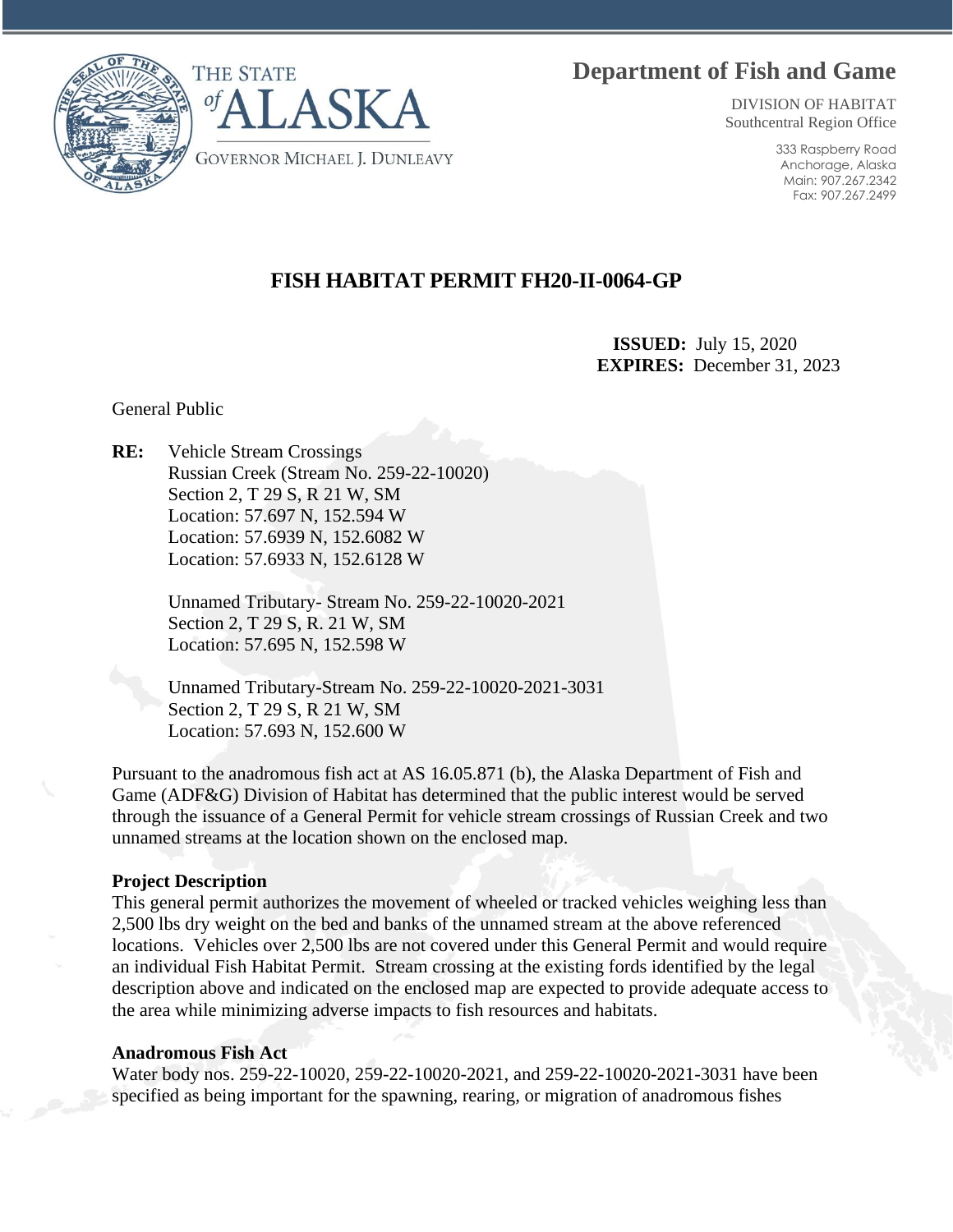pursuant to AS 16.05.871(a). The water bodies provide habitat for sockeye, coho, pink, and chum salmon, as well as Dolly Varden.

In accordance with AS 16.05.871(d), your project is approved subject to the project description, the following stipulations, and the permit terms.

- 1. Stream crossings shall be made from bank to bank in a direction substantially perpendicular to the stream flow.
- 2. Stream crossings shall be made only at locations with gradually sloping banks. There shall be no crossings at locations with sheer or cut banks.
- 3. Streambanks and streambeds shall not be altered or disturbed in any way to facilitate crossings.
- 4. Vehicles shall not be parked in open water. Parking below ordinary high water is authorized only on frozen surfaces or exposed gravel bars.
- 5. Vehicles shall not be refueled or serviced below ordinary high water. Vehicles leaking oil or other hazardous substances are prohibited from crossing the creek.
- 6. This permit must be retained onsite during stream crossings activities.

## **Permit Terms**

This letter constitutes a permit issued under the authority of AS 16.05.871 and must be retained on site during project activities. Please be advised that this determination applies only to activities regulated by the Division of Habitat; other agencies also may have jurisdiction under their respective authorities. This determination does not relieve you of your responsibility to secure other permits; state, federal, or local. You are still required to comply with all other applicable laws.

You are responsible for the actions of contractors, agents, or other persons who perform work to accomplish the approved project. For any activity that significantly deviates from the approved plan, you shall notify the Division of Habitat and obtain written approval in the form of a permit amendment before beginning the activity. Any action that increases the project's overall scope or that negates, alters, or minimizes the intent or effectiveness of any provision contained in this permit will be deemed a significant deviation from the approved plan. The final determination as to the significance of any deviation and the need for a permit amendment is the responsibility of the Division of Habitat. Therefore, we recommend you consult the Division of Habitat immediately before considering any deviation from the approved plan.

You shall give an authorized representative of the state free and unobstructed access to the permit site, at safe and reasonable times, for the purpose of inspecting or monitoring compliance with any provision of this permit. You shall furnish whatever assistance and information the authorized representative reasonably requires for monitoring and inspection purposes.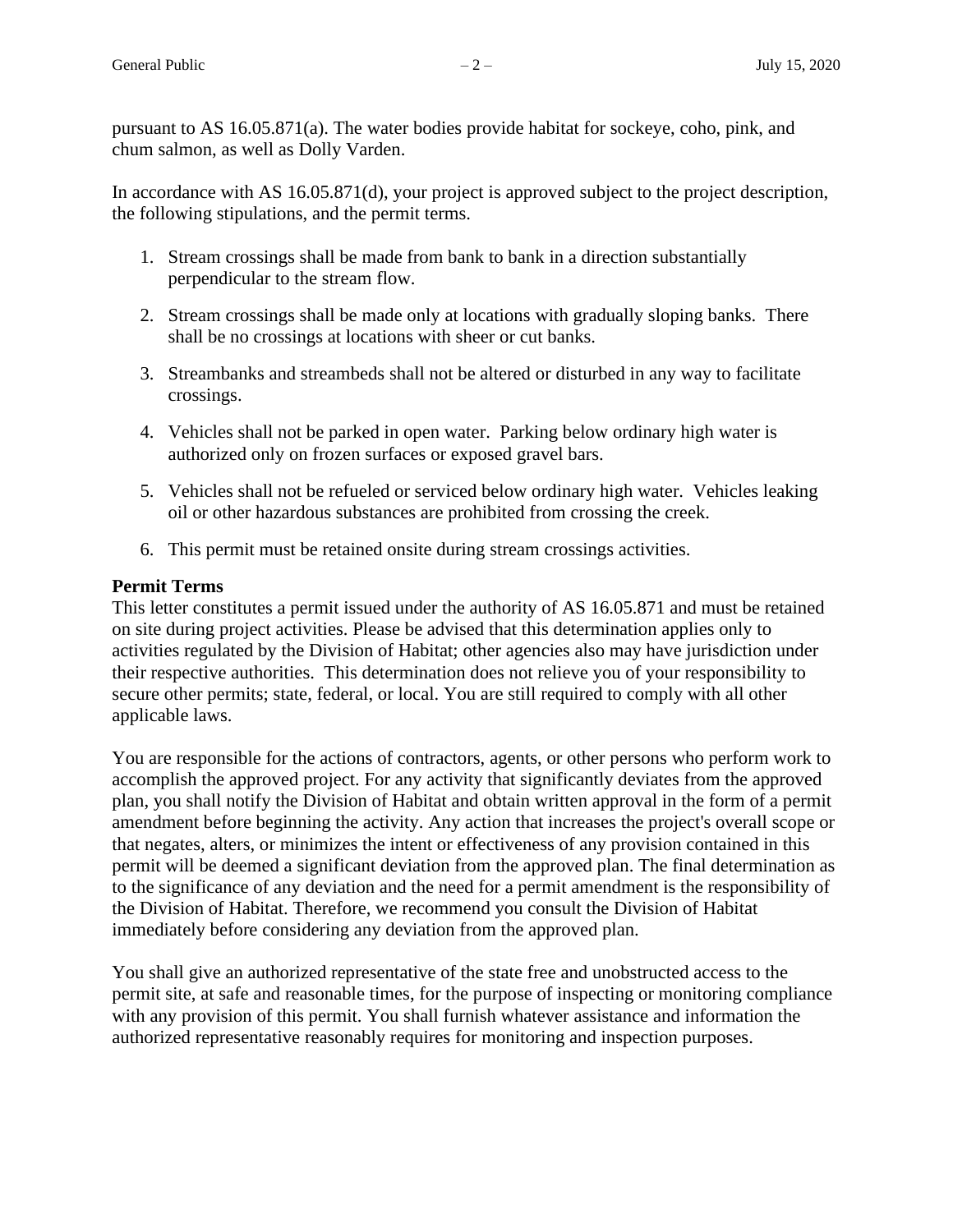In addition to the penalties provided by law, this permit may be terminated or revoked for failure to comply with its provisions or failure to comply with applicable statutes and regulations. You shall mitigate any adverse effect upon fish or wildlife, their habitats, or any restriction or interference with public use that the commissioner determines was a direct result of your failure to comply with this permit or any applicable law.

You shall indemnify, save harmless, and defend the department, its agents, and its employees from any and all claims, actions, or liabilities for injuries or damages sustained by any person or property arising directly or indirectly from permitted activities or your performance under this permit. However, this provision has no effect if, and only if, the sole proximate cause of the injury is the department's negligence.

You may appeal this permit decision relating to AS 16.05.871 in accordance with the provisions of AS 44.62.330-630.

Please direct questions about this permit to Habitat Biologist Will Frost at 267-2813 or emailed to william.frost@alaska.gov.

Sincerely, Doug Vincent-Lang Commissioner

in Benkor

By Ron Benkert Southcentral Regional Supervisor

Enclosures: Stream Crossing Map

ecc: A. Ott, ADF&G N. Svoboda, ADF&G T. Polum, ADF&G K. Schaberg, ADF&G J. Jackson, ADF&G J. Rypkema, ADEC C. Larson, ADNR AWT, Kodiak M. Powers, KIB USACE, Regulatory Branch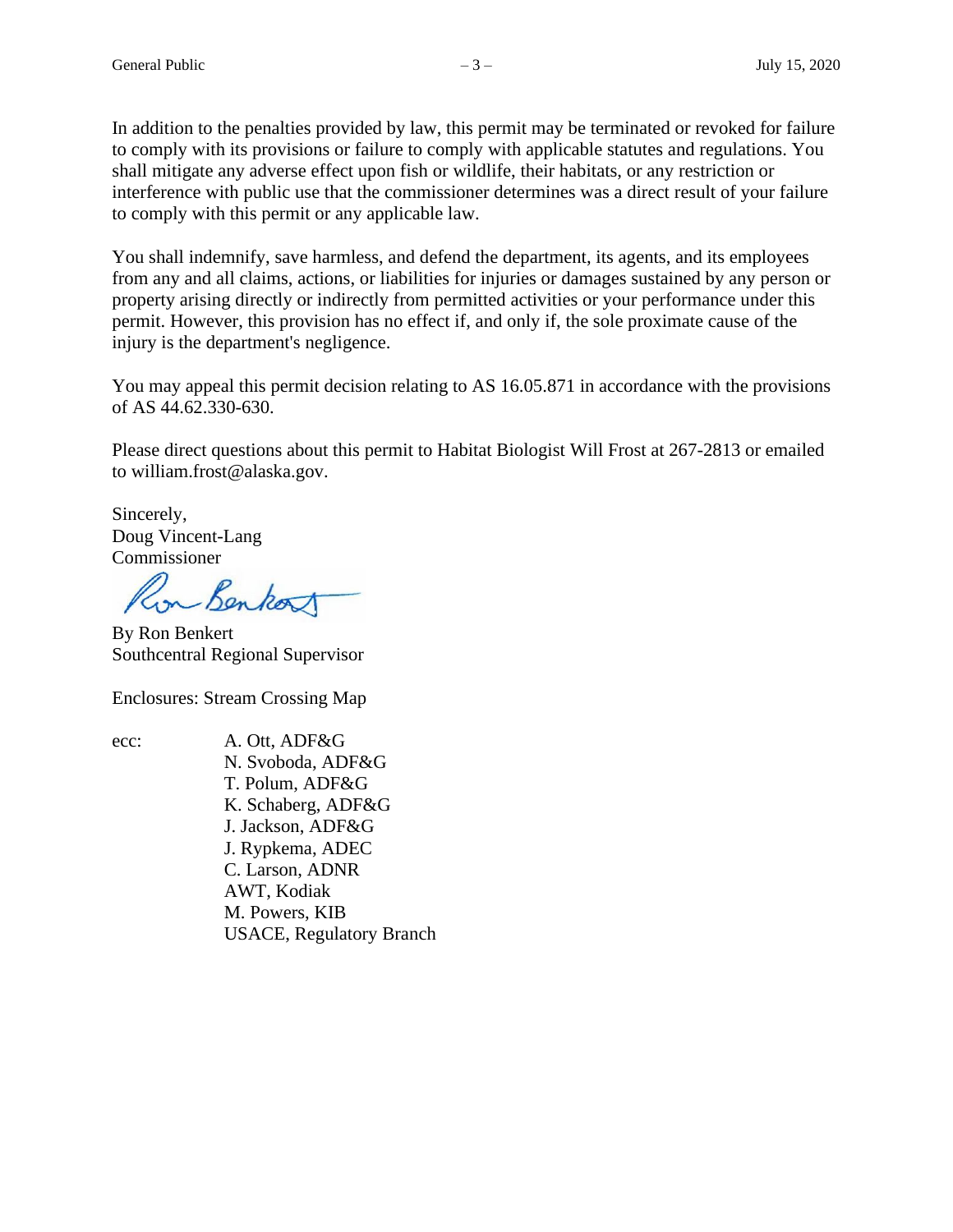### **FISH HABITAT PERMIT FH20-II-0064-GP**

### **APPROVED STREAM CROSSING – MAP**

Russian Creek – Water Body No. 259-22-10020

- **1** Section 2, T 29 S, R 21 W, SM Location: 57.697 N, 152.594 W
- **1A** Location: 57.6939 N, 152.6082 W

**1B** Location: 57.6933 N, 152.6128 W

Unnamed Tributary- Water Body No. 259-22-10020-2021

**2** Section 2, T 29 S, R 21 W, SM Location: 57.6950 N, 152.5980 W

Unnamed Tributary-Water Body No. 259-22-10020-2021-3031

**3** Section 2, T 29 S, R 21 W, SM Location: 57.6929 N, 152.6000 W

Map notes: There are total of five approved fords of anadromous fish bearing waters within the area shown on this map, as noted by the legal descriptions above and depicted on the map. Crossings are authorized only within 20 feet of the centerline of a traditional ford crossing at the referenced location. You are advised to contact the appropriate land management agency concerning the location of approved trails or other restrictions on vehicle use on lands managed by those agencies. Vehicle stream crossings of other specified anadromous fish bearing waters, or other locations are not authorized, except by individual permit or other General Permits.